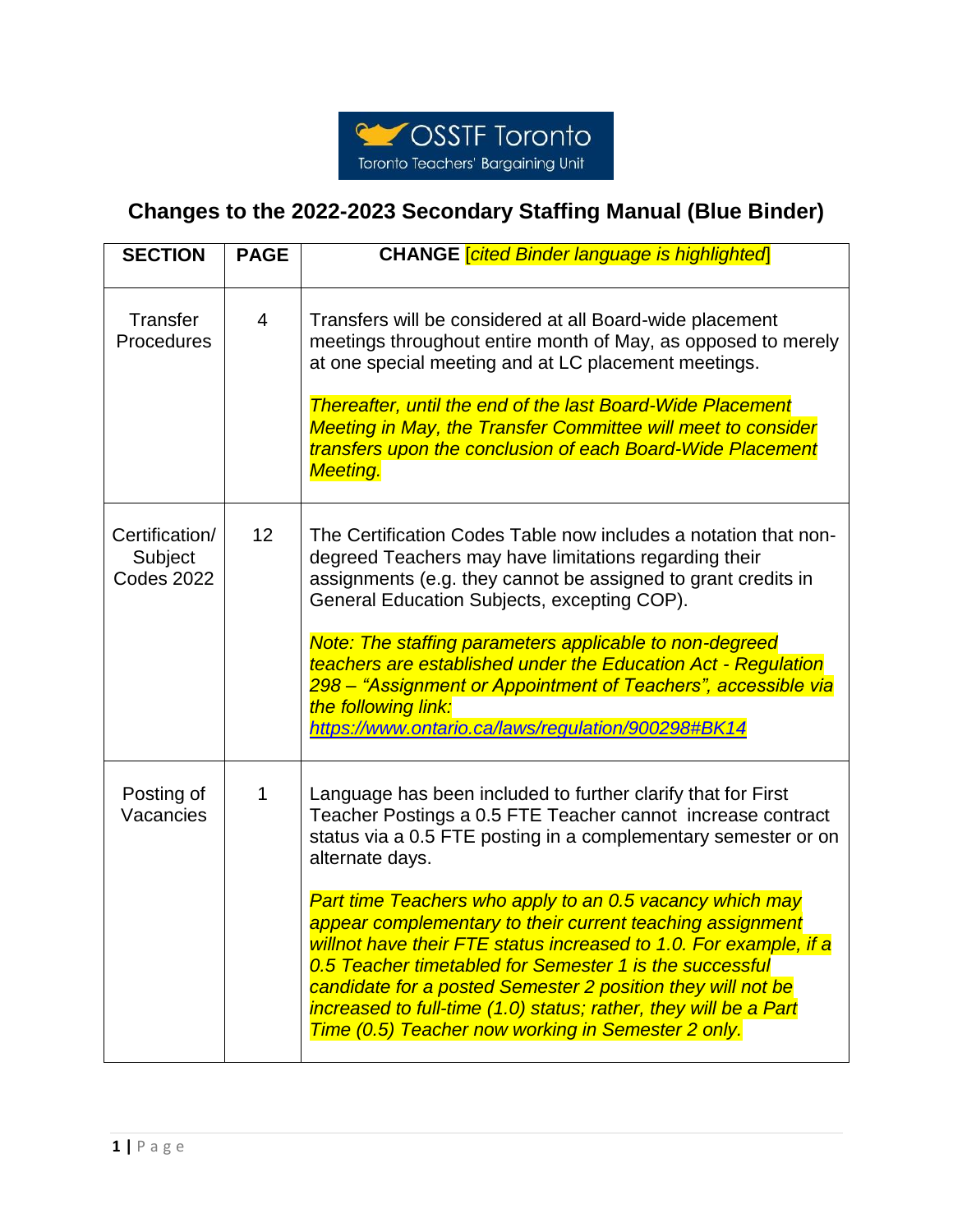| School<br>Staffing<br>Committees | 5                                                           | Language has been included to fortify the requirement for the<br>Board to remit to the Bargaining Unit monthly Coverage and<br>Supervision Utilization Summaries, currently mentioned only<br>in the Coverage and Supervision Memorandum.<br><b>The Secondary Teaching Office will provide monthly</b><br>summaries of the usage of coverage and supervision for all<br>schools to the Secondary Consultation Committee.                                                                                                                                                                                                                                              |
|----------------------------------|-------------------------------------------------------------|-----------------------------------------------------------------------------------------------------------------------------------------------------------------------------------------------------------------------------------------------------------------------------------------------------------------------------------------------------------------------------------------------------------------------------------------------------------------------------------------------------------------------------------------------------------------------------------------------------------------------------------------------------------------------|
| Leaves of<br>Absence             | $\overline{2}$<br>(memo)<br>and<br>$\overline{7}$<br>(form) | Language was added to clarify that buyback is possible in<br>some cases for half-time Leaves, based on OTF December<br>13, 2021 Communique.<br><b>According to The Ontario Teachers' Plan Pension Board</b><br>rules, in most cases selecting "Half Time All Year" is<br>considered a voluntary reduction of workload and as such, is<br>non-pensionable and buy-back options are not available.<br>However, Teachers working part-time due to disability or<br>childcare responsibilities may be eligible to purchase credited<br>pension service in such circumstances. Please contact the<br><b>Ontario Teachers' Pension Plan directly to see if you qualify.</b> |
| Staffing<br><b>Rules</b>         | 10                                                          | Congregated sites (Central Etobicoke HS, Drewry SS,<br>Eastdale CI, Frank Oke SS, Heydon Park SS, Maplewood HS,<br>Sir William Osler HS, York Humber HS) are now added to the<br>list of "Try-on" sites.<br>Congregated Sites - see school list #17 pg. 16                                                                                                                                                                                                                                                                                                                                                                                                            |
| Staffing<br><b>Rules</b>         | $11 - 12$                                                   | Language has been included in the section to further clarify<br>the procedures for staffing in TDSS sites.<br>.The Principal of TDSS (ECPP Section 23) Programs shall<br>provide the following information to the Staffing Committee<br>during the staffing process in April:<br>a) a listing of all credit and non-credit courses in which<br>students were enrolled at each site/agency throughout<br>the current and previous school year<br>b) a copy of the letter sent from the TDSS (ECPP<br>Section 23) Programs to agencies requesting input on<br>program/course offerings for the coming year<br>c) a summary of the course/program needs as               |